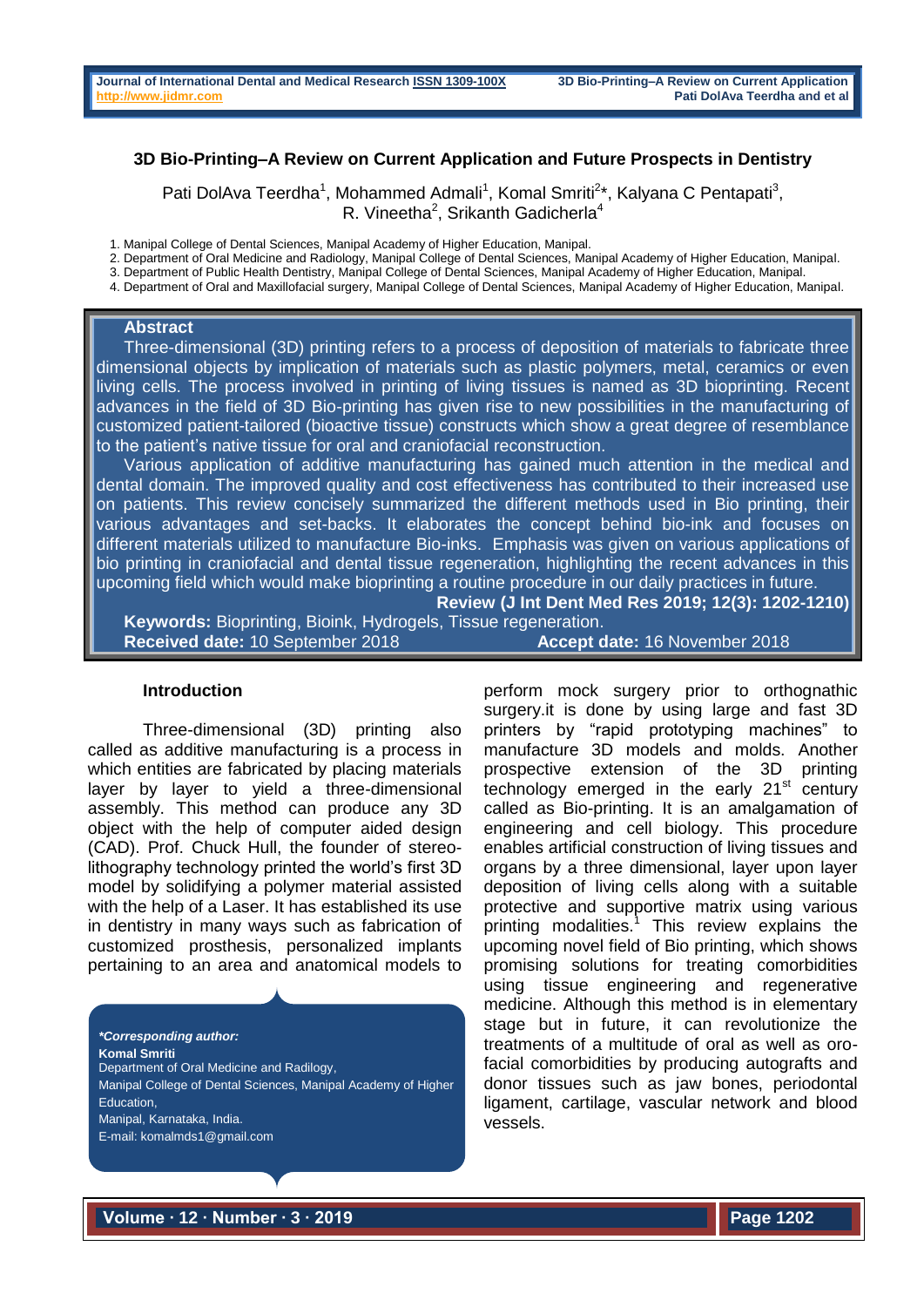### **Types of bio-printing methods**

Many 3D printing technology have evolved over last two decades. Each one of them have their applications and limitations. The type of printing processes depends on the bio ink material chosen and its compatibility with the printer. A brief description of various bioprinting methods, their advantages and disadvantages are discussed below.

#### **Inkjet bio-printing**

The first Bio-printing technology developed, Inkjet Bio-printing<sup>2</sup> which produced droplets of well-regulated and controlled sizes, sourced from a pre-loaded cartridge containing the bio-ink material. It functions on the principle of thermal/piezoelectric deformation of printer head. The complete printing process is controlled electronically via a designated software which deposits cell containing droplets at frequencies of approximately 10,000/sec. $3-6$  However, one of the major drawback is its non-compatibility with Bio-ink droplets having high viscosity (15mPa/s)/ Density ( $>1x10^6$  cells/ml).  $37,8$ 

#### **Laser assisted bio-printing (LAB)**

LAB functions on the Laser Induced Forward Transfer mechanism. $3$  In this procedure the upper layer is a donor layer comprising of an energy absorbing top zone and bio-ink suspended at the bottom layer. A pulsed laser beam is focused on the energy absorbing zone. It absorbs the laser energy and creates increased gas pressure, causing the propulsion of the cell droplets towards the collector slide (Biopaper/Culture plates/Scaffolds). Here individual tissue particles subsequently integrate to form a fully functional organ incorporated with desired spatial configuration of the 3D construct, obtained by guiding the path of the laser beam.<sup>9</sup> With LAB, a wider array of bio-ink material can be used  $10$  as this enables printing of highly viscous cell droplets (1-300 mPa/s). Laser assisted printing shows greater cell viability greater than (95%) the former  $(85\%)$ .<sup>11</sup>

### **Micro-entrusion bio-printing (MEB)**

This method of bio-printing is based on fused deposition and solution deposition modeling technology. It uses a fluid dispenser along with an automated robotic system for extrusion printing. Fluid dispenser is based on

**Volume ∙ 12 ∙ Number ∙ 3 ∙ 2019**

either an air-driven or Piston pressure assisted system that deposits the Bio-Ink in the form of cylindrical filaments according to the required<br>design.<sup>12</sup> It produces mechanically and It produces mechanically and structurally strong supportive polymeric constructs and 3D scaffolds which can be used in bio-printing of bone tissues.<sup>11,13,14</sup> Major concern with this method is cell deformation due to the sheer stress of highly viscous fluids which could potentially lead to cell death.<sup>13,14</sup> Detailed comparison of these three types are mentioned in table1.

| <b>Parameters</b>                                       | Inkjet                                       | Laser<br>assisted                        | <b>Micro-extrusion</b>                                         |
|---------------------------------------------------------|----------------------------------------------|------------------------------------------|----------------------------------------------------------------|
| Resolution <sup>15,16</sup>                             | High (50µm)                                  | High (100-<br>600µm)                     | Moderate (5 µm-<br>1mm)                                        |
| Droplet size <sup>15</sup>                              | 50-300µm wide<br>droplets                    | $<$ 20 $\mu$ m                           | $100 \mu m - 1 mm$<br>wide droplets                            |
| Accuracy <sup>15</sup>                                  | Medium                                       | High                                     | Medium-Low                                                     |
| Print speed <sup>3,15,17</sup>                          | Fast (1-10,000<br>droplets/sec)              | Medium<br>$(200 - 1600)$<br>mm/sec)      | Slow (10-50<br>µm/sec)                                         |
| Supported<br>viscosities<br>14, 15, 18, 19              | Low (3.5-12<br>mPa/sec)                      | 1-300<br>mPa/sec                         | High (30 mPa/sec<br>to above $6 \times 10^7$<br>mPa/sec)       |
| Cell density <sup>14,15</sup>                           | Low $(10^6 - 10^7)$<br>cells/mL)             | Medium (cell<br>spheroids)               | High $(10^6 - 10^7)$<br>cells/mL)                              |
| Cell viability <sup>7,20</sup>                          | >85 %                                        | >85%                                     | 40% - 80%                                                      |
| Structural and<br>Mechanical<br>integrity <sup>15</sup> | Low                                          | High                                     | Low/medium                                                     |
| Fabrication<br>$time^{15}$                              | Medium                                       | Long                                     | Short                                                          |
| Cost <sup>16,21</sup>                                   | Low                                          | High                                     | Medium                                                         |
| Applications <sup>22-24</sup>                           | Blood vessel,<br>bone, cartilage,<br>neuron. | Blood vessel.<br>bone, skin,<br>adipose. | Blood vessel,<br>bone, cartilage,<br>neuron, muscle,<br>tumor. |
| Materials for Bio<br>$inks^{4,5,25-28}$                 | Alginate,<br>PEGDMA,<br>Collagen             | Collagen,<br>Matrigel                    | Alginate, Gel MA,<br>Collagen                                  |

**Table 1.** Comparison of Various Types of Bio-Printing Methods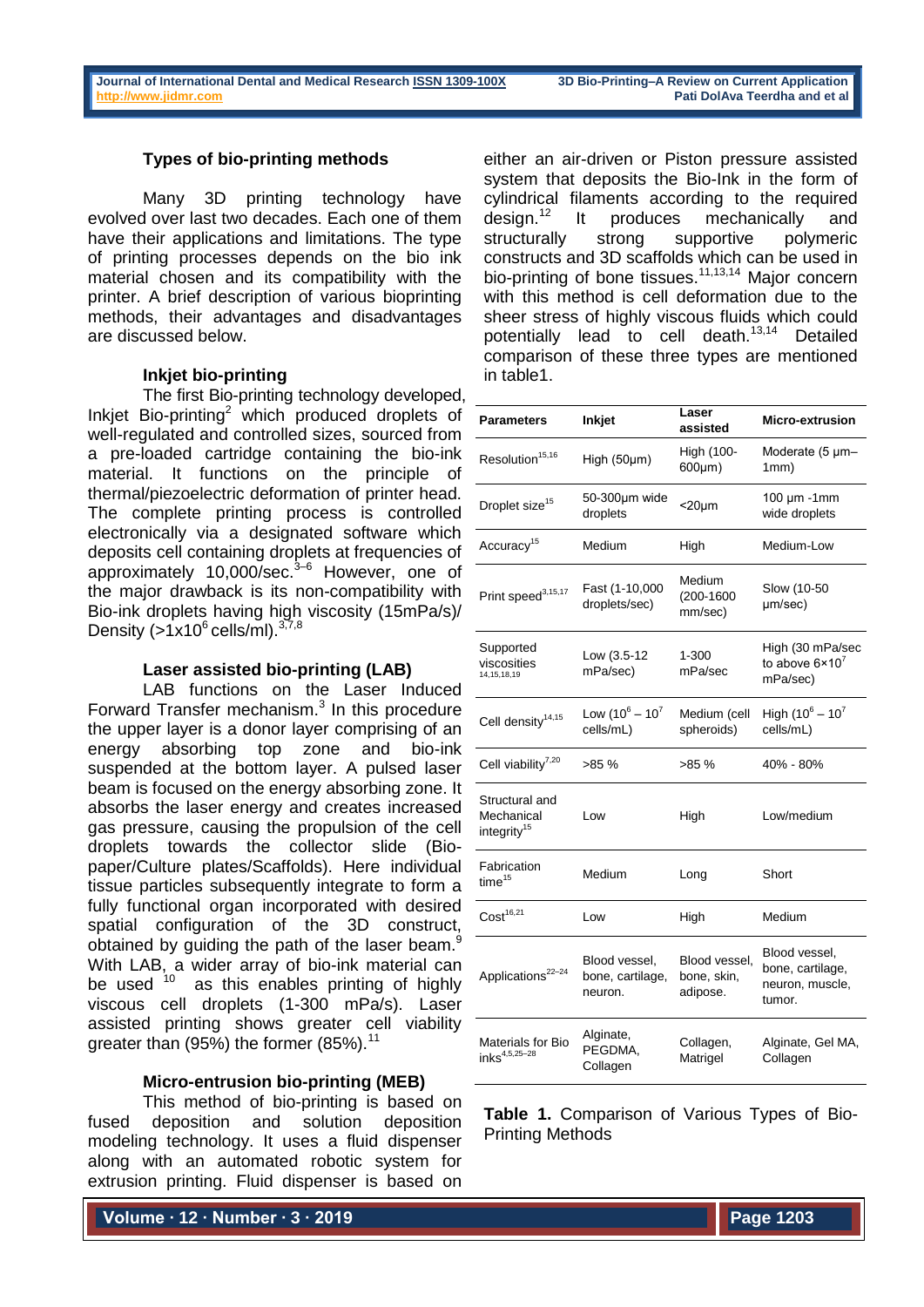### **Bio-ink**

Three dimensional Bio-printers function on the suitable cell delivery media which support the growth, proliferation of intercellular communication and differentiation of living cells ultimately to achieve complete regeneration of the defect in concern. $29$  The selection of the various biomaterials in designing the bio-ink is dependent on research-specific needs, type of organs, tissues and cells to be regenerated and the type of printer being used. An ideal bio-ink should have characteristic physical or chemical cell encapsulation with high cell viability during pre and post printing process.<sup>30</sup> The surface tension and viscosity must be under control. It should be bioactive to guide the cellular maturation and regeneration of the defects and be biodegradable in order to be replaced by the newly formed tissue.<sup>31</sup>

Bio-inks can be classified broadly as scaffold based and scaffold free materials.

Scaffold based constructs:

a. Hydrogels are the most widely used bio-ink material used in conjunction with Inkjet, laser assisted and extrusion based bioprinters.<sup>1,30</sup> It is a combination of an Extra-cellular matrix and living cells in the form of a prepolymer solution that undergoes physical or chemical cross linking to form self-supported structures. The encapsulated cells in the Bio-ink are cultured in suitable media in the laboratory and are deposited at sub-human body temperatures.<sup>32</sup>

b. Decellularized matrix-based bio-ink is produced by the lysis and extraction of the cellular components of the native tissue with the conservation of the extracellular matrix. It is employed in the extrusion-based bio-printing and offers good bio-mimicry. In this process, tissue specific-customized constructs can be fabricated but it is expensive and lacks adequate mechanical strength required for fabrication of load bearing large constructs.<sup>33</sup>

c. Microcarriers are porous constructs of natural or synthetic materials used in Extrusion based bio-printing that facilitate cellular attachments, growth and maturation with improved mechanical properties. Clogging of the nozzle head, expense and subsequent decreased accuracy while printing are some of the issues reported previously.<sup>34</sup>

| Hydrogel                | <b>Advantages</b><br>Good                                                                                                                                        | <b>Disadvantages</b>                                                                                           | Cell type used                                                                                                   |
|-------------------------|------------------------------------------------------------------------------------------------------------------------------------------------------------------|----------------------------------------------------------------------------------------------------------------|------------------------------------------------------------------------------------------------------------------|
| Agarose <sup>40</sup>   | mechanical<br>strength<br>characteristics,<br>economical                                                                                                         | Exhibits poor cell<br>adhesion and<br>attachment                                                               | Human neural<br>stem cells                                                                                       |
| Chitosan <sup>41</sup>  | Highly<br>biocompatible,<br>Antibacterial and<br>antifungal<br>properties                                                                                        | Restricted to small<br>constructs, delayed<br>gelation, poor<br>mechanical properties                          | Human neural<br>stem cells and<br>human<br>Adipocyte<br>derived<br>mesenchymal<br>stem cells<br>(ADSC)           |
| Alginate <sup>42</sup>  | Good strength<br>characteristics<br>can be used in<br>fabrication of<br>complex 3-D<br>structures, fast<br>gelation,<br>economical, and<br>adequate<br>stability | Poor cell adhesion,<br>clogging issues                                                                         | Human neural<br>stem cells                                                                                       |
|                         | Facilitates cell<br>Collagenl <sup>41,43</sup> adhesion and<br>attachment and<br>good printability                                                               | Gelation process is<br>slow, poor mechanical<br>properties, Absence of<br>uniform distribution of<br>cells     | Human Bone<br>and amniotic<br>fluid derived<br>stem cells                                                        |
| Fibrin <sup>44</sup>    | Promotes<br>angiogenesis,<br>Favorable<br>gelation<br>properties                                                                                                 | Immunologic<br>concerns, risk of<br>microbial<br>contamination, poor<br>mechanical stability                   | Human<br>amniotic fluid<br>stem cells.<br>human Bone<br>Marrow<br>derived<br>Mesenchymal<br>stem cells<br>(BMSC) |
| Gelatin <sup>4542</sup> | Promotes cell<br>adhesion                                                                                                                                        | Unstable/fragile/weak<br>mechanical properties,<br>poor abilities without<br>combining with other<br>materials | Human cardiac<br>progenitor cells                                                                                |
| Hyaluronic              | Vital for ECM<br>development,<br>promotes<br>Acid (HA) <sup>42,43</sup> angiogenesis<br>gelation                                                                 | Rapid biological<br>degradation, poor<br>mechanical stability<br>proliferation, fast and characteristics       | Human cardiac<br>progenitor<br>cells, Human<br><b>BMSCs</b>                                                      |
| Matrigel <sup>46</sup>  | Produces<br>mechanically<br>strong<br>constructs with<br>high cell vitality,<br>promotes cell<br>differentiation<br>and integration<br>with host tissue          | Clogging issues made Human<br>from tumor cells                                                                 | epithelial cells                                                                                                 |

### **Table 2.** Overview of Various Available Hydrogels

Scaffold free Bio-inks: Scaffold free Bioinks are used for printing highly dense cellular constructs with the absence of any supporting hydrogel or matrix. It applies extrusion-based bioprinting method. It consists of cell suspensions in suitable growth media that facilitate cellular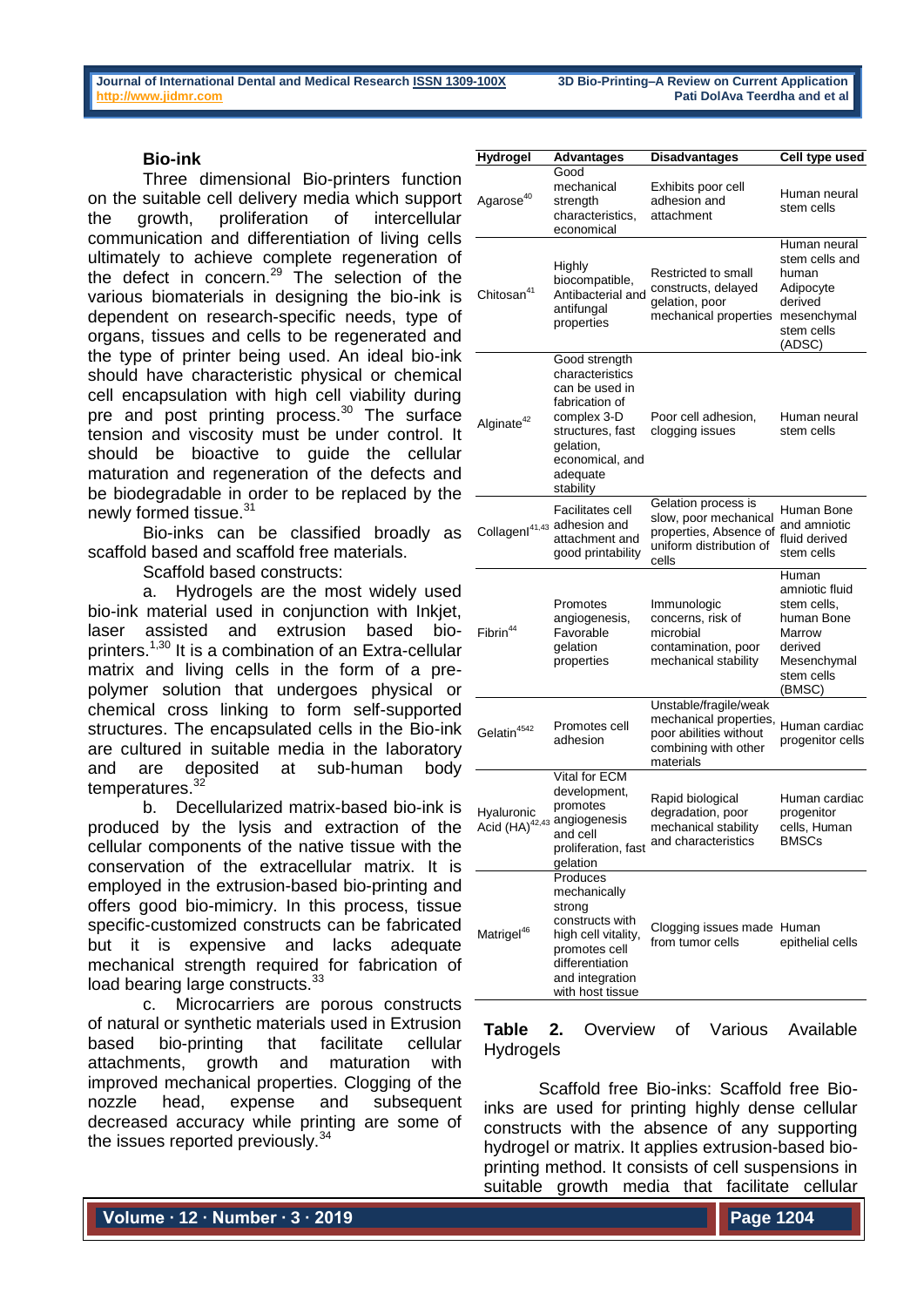interactions and deposition of extra cellular matrix. The tissue spheroids produced exhibits enhanced tissue bio-mimicry and cellular interactions.35,36 Tissue spheroids, are spherical aggregates of cells with favorable structural integrity used for tissue engineering and drug testing. However, the whole process is very labor intensive with difficulty in extraction of prematurely fused cellular aggregates. Cell pellets and tissue strands are viewed as alternatives in scaffold free Bio-inks.<sup>37,38</sup>

Cell pellets are concentrated cellular aggregates wherein the growth of these cells is dictated by a supporting polymer mold. Tissue strands are manually-guided to synthesise constructs in dissolvable alginate tubes that have properties equivalent to cartilaginous tissue regeneration.<sup>39</sup>

Natural hydrogels: Various available natural hydrogels and their compatible cell types were presented in table 2.

Synthetic hydrogels: Various available synthetic hydrogels and their compatible cell types were presented in table 3.

## **Applications of Bio-printing in the field of craniofacial and dental tissue regeneration:**

# **Bone:**

Engineering of craniofacial bone tissue has been done by scaffold-based approaches and various biomaterials have been used in craniofacial bone reconstructions. They function as cores for tissue synthesis which enable cell division, growth and also facilitate cell differentiation. It provides conducive mechanical properties and biomechanical features such as bio-resorbability, biocompatibility, bioactivity and porosity of the construct. They can be broadly classified into natural polymers, synthetic polymers and bio-ceramics.<sup>49</sup> Biomaterials are commonly required for the reconstruction of the defects which arise due to trauma, congenital<br>defermities and peet tumour surgers<sup>50</sup> deformities and post tumour surgery.<sup>5</sup>

Bio-printing of Bone tissue has mainly been done using the Extrusion based or laserbased bio-printing modalities using polymeric hydrogels as a component of the bio-ink. In rapid prototyping, these scaffolds are often seeded with osteoprogenitor cells such as adult adipocyte derived mesenchymal stem cells. They are infused with growth factors such as bone morphogenic proteins, fibroblasts and endothelial

growth factors that support the maturation of the stem cells and to lay down the extracellular matrix<sup>51</sup> The maturation process of the infused scaffold happens in a Bioreactor.<sup>52</sup> A Bioreactor is a system which mimics the native environment by providing mechanical and biochemical stimuli that induce the cells to organize uniformly, differentiate and lay down the extracellular matrix. This enables the formation of new tissue in the construct with improved mechanical properties.<sup>53</sup>

Scaffolds used in rapid prototyping and additive manufacturing:

Nano-hydroxyapatite scaffolds employing laser-based bio-printing (LBB) have shown adequate osteoinductive features, Acellular dermal matrix with BMP-2, TGF-β2, SDFβ1(DBB) and bioactive glass based scaffolds have exhibited controllable osteogenesis. However, the mechanical properties of these scaffolds seem inferior and demonstrate printability<br>concerns.<sup>19,48,54</sup> This problem seems to be This problem seems to be rectified by extrusion based bioprinting employed silk fibroin and gelatin scaffolds. Type 1 collagen and agarose constructs and calcium deficient hydroxyapatite hybrids.<sup>55–57</sup> However, these scaffolds in turn exhibit individual disadvantages of different origins. Scaffold free constructs demonstrate favorable mechanical strength characteristics right since their fabrication and do not rely on time-dependent maturation and development of mechanical properties. However, the current technology limits the production of these constructs to small defect sizes.<sup>58,59</sup>

The most commonly observed limitation is the release of growth factors within the scaffolds cannot be regulated. $60^{\circ}$  Another drawback of engineering bone tissue is attributed to lack of neo-vascularization which affects osteogenesis and host integration.<sup>61,62</sup>

The porosity of the scaffold material has been showed to affect osteogenesis and vascularization. It has been suggested that a minimum of 100 µm pore size is essential for diffusion of oxygen and nutrients for maintaining the cell vitality of the scaffold. Pore size of 200- 300 µm is considered optimal for bone growth.<sup>63</sup> However, increased porosity of the material leads to decreased mechanical properties. Modulus of elasticity (MOE) of the mandibular trabecular bone varies from 3.5 – 240 MPa depending on the presence or absence of the cortical plates $64$ with reports of MOE upto 910 Mpa in the midlineramus regions. The hydrogels however have

**Volume ∙ 12 ∙ Number ∙ 3 ∙ 2019**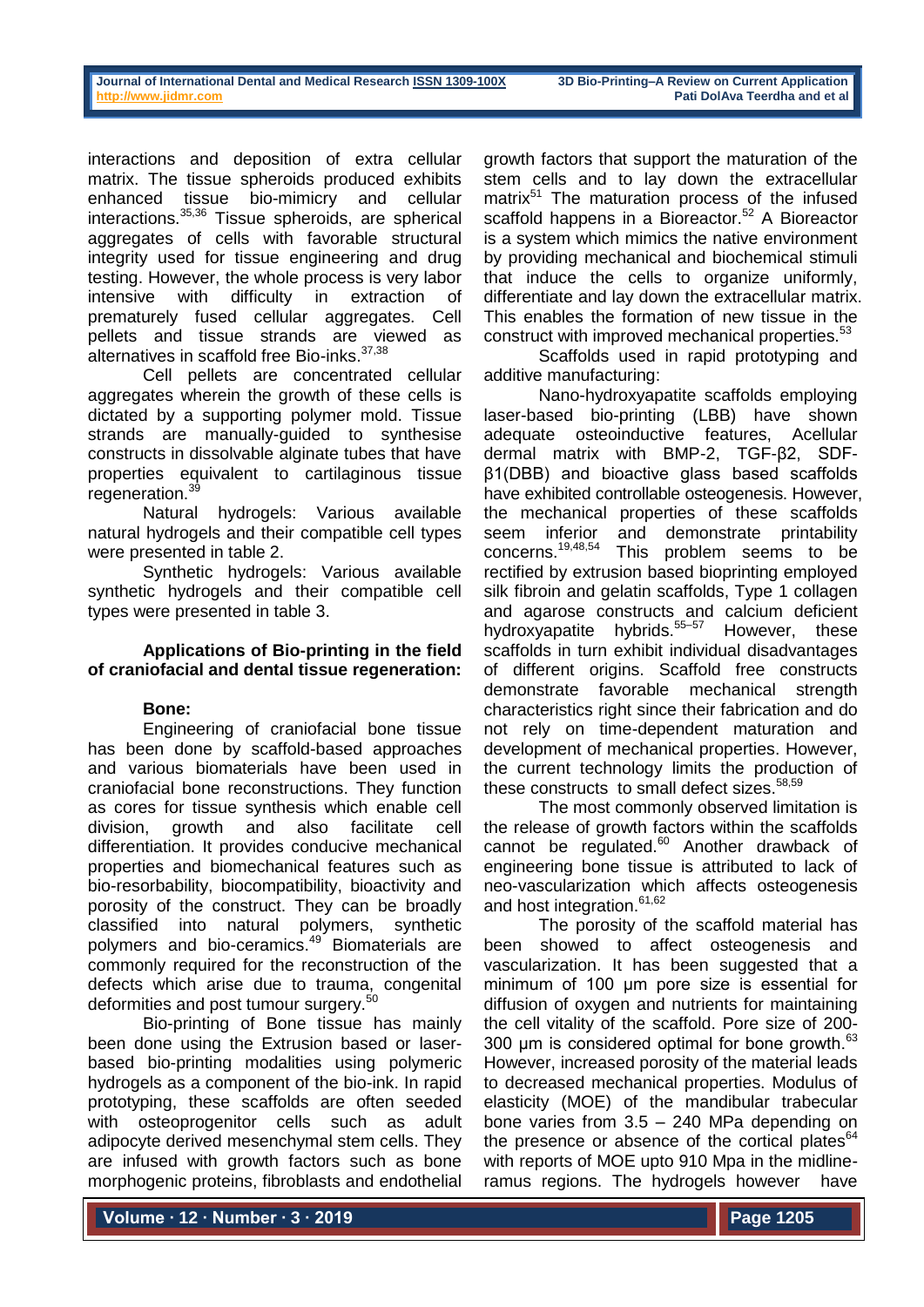MOE values ranging from 300-350 Kpa, thus necessitating improvements in the mechanical properties of the bio-printed constructs.<sup>65</sup>

To tackle these challenges, the upcoming research has emphasized on use of Bio-printing technology employing an image analysis system (CAD) based on computed tomography (CT) or magnetic resonance imaging (MRI) of the  $c$ raniofacial defect. $66-68$  this allows the designing of the architecture of the entire graft including the Nano topography of the scaffold and also the spatial deposition or printing of different cells in these scaffolds to generate complex tissues as dictated by the requirements of the defect. This process has provided bio-fabrication via precision printing. Hybrid scaffolds with multi-material Bioinks are being fabricated in attempt to combine the crypto-biocompatibility of hydrogels with the superior mechanical properties of synthetic/ polymeric based scaffolds.<sup>67,69</sup>

Kang *et al*. developed an integrated tissue organ printer that engaged Human amniotic fluid derived stem cell laden multimaterial bio-ink in a hybrid mixture of Polycaprolactone (PCL), Pluronic 127 and tricalcium phosphate to reconstruct human mandible and rat calvarial defects. Formation of neovascularised healthy bone in the entire scaffold was reported in vivo.<sup>53</sup>

Recent studies on hybrid scaffold of decellularised bone and PCL scaffolds with fibrinogen and thrombin growth factors exhibited the regeneration of mineral and collagenous components on the reconstructed defects and yielded superior results in comparison to synthetic scaffolds in rat calvarial defects. $70$  They also used these scaffolds to successfully design customized temporomandibular joint condyles and concluded that this hybrid scaffold is superior to pure synthetic scaffolds.

Kuss *et al*. reported that short term (7-21 days) hypoxic conditioning of PCL/Hydroxypatite and Stromal vascular fraction cells (SVFC) laden hydrogel based hybrid bio-ink construct promoted vascularisation and enhanced integration with host vasculature. The osteogenic differentiation potential of the stem cells was not affected in both in vitro and in vivo testing.<sup>71</sup>

### **Temporomandibular joint (TMJ)**

Both autogenous and alloplastic materials have been used in TMJ reconstruction. However, autogenous grafting is associated with donor site harvesting causing morbidity and alloplastic materials do not exhibit responses towards chemical and bio-mechanical stimuli in congruence with native tissues.<sup>72</sup> Schek *et al*. in 2014 used MRI/CT to design the scaffold of the joint to be reconstructed using biphasic composite scaffolding of HA and polylactic acid. They were seeded with chondrocytes in the polymeric phase and transduced fibroblasts ion in ceramic phase of the composite scaffold to produce cartilage and bone simultaneously.<sup>73</sup> They concluded that these bi-composite scaffolds generated osteochondral tissue with vascularized and organized subchondral bone-cartilage interphase and is effective in regenerating osteogenic tissue in situ.

Grayson *et al*. used image guided fabrication of anatomical decellularised bone scaffold which was cultured with human adipose derived stem cells (hASCs) and subjected to a customized Bioreactor which enabled controlled growth and development of the TMJ construct.<sup>49</sup> The final results showed that the mechanical properties and geometry of the final graft was exactly similar to the native bone with high cell densities.

### **Periodontium:**

The successful regeneration of the periodontium involves a coordinated multiresponse from the periodontal fibers, gingiva, alveolar bone and cementum. Guided tissue regeneration is the conventional procedure involving the placement of a barrier membrane in the periodontal defect site to promote selective repopulation of the periodontal cells. However, the clinical outcomes of this method have been unpredictable.<sup>74</sup>

Recently, use of multiphasic scaffolds which consists of a complex construct with varying microarchitecture such as porosity, pore organization as well as the chemical composition has shown promising clinical outcomes, as these scaffolds closely mimic the native periodontal architecture.<sup>75</sup> Carlo Reis *et al*. developed a Polylactide-co-glycolide acid and Calcium phosphate based bi-layered biomaterial scaffold which was tested in class II furcation defects in dogs and reported to enhance cementum, bone and periodontal fibers insertion.<sup>76</sup> Park et al designed a compartmentalized hybrid scaffold containing PCL and Polyglycolic acid with a biomimetic architecture using a computational CAD/CAM. It was later seeded with Human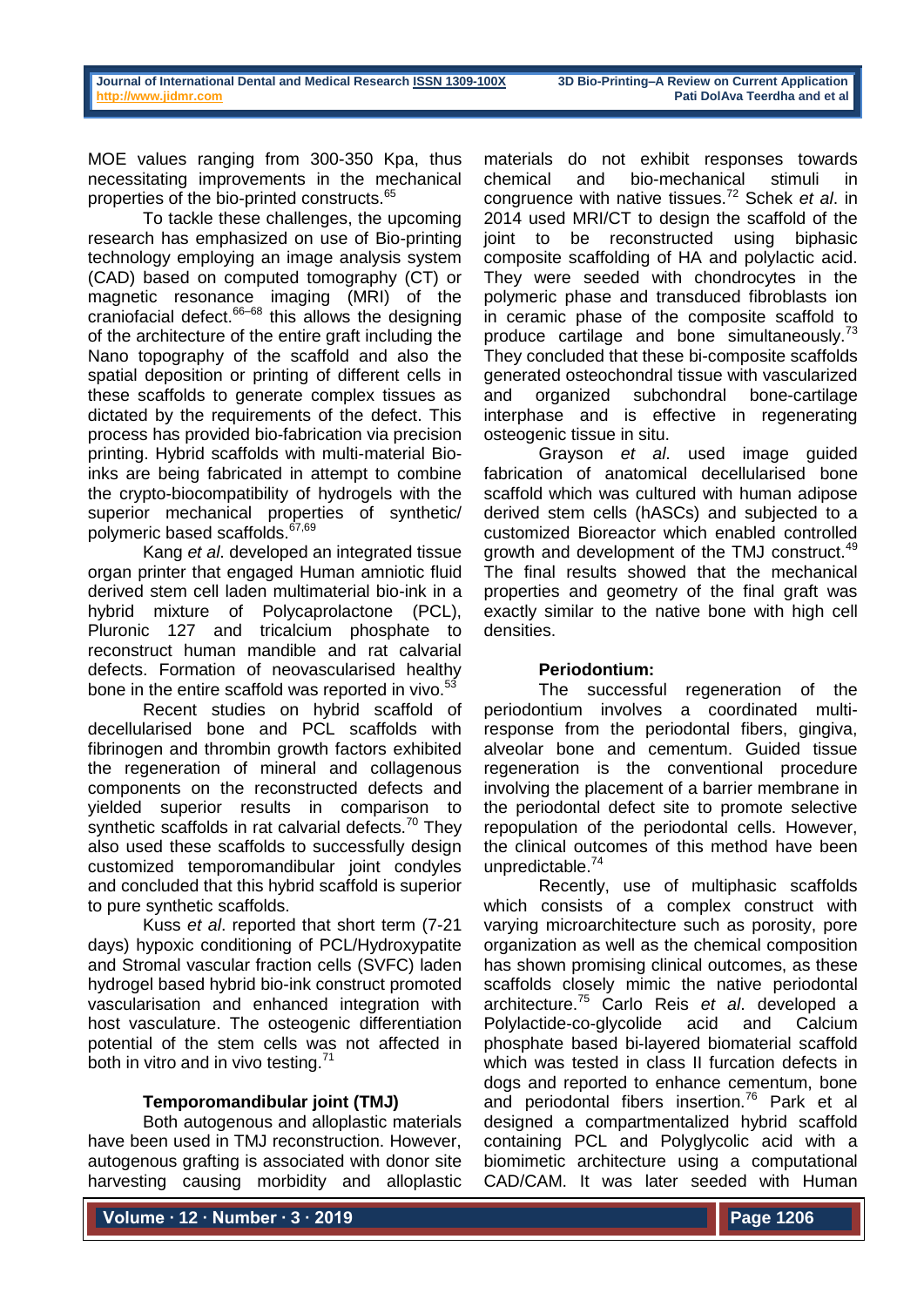periodontal cells and Ad BMP-7-hAF (Adenovirus mediated Bone morphogenetic protein and human amniotic fluid).<sup>77</sup> Lee *et al*. developed a tri-phasic PCL-HA scaffolds consisting of phase A for the cementum dentin interphase, phase B for periodontal fiber attachment and Phase C for alveolar bone regeneration. Phase A had 100µm micro-channel supported by Human amelogenin. Phase B constituted of connective tissue growth factor and an architecture consisting of 600um micro-channel. Bone morphogenetic protein containing phase C construct had 300µm microchannel. Seeding was done with progenitor cells and on incubation it was found that the same progenitor cell differentiated and produced cementum, periodontal and alveolar bone complex as guided by the scaffold design and architectural construct.<sup>78</sup>

## **Tooth regeneration:**

The Adult human dentition exhibits very limited potential for repair and regeneration. The current treatment modalities of missing teeth are based on prosthetic rehabilitation with dentures or dental implants. The enigma of replacing missing teeth with complete natural teeth has led to research on bio-printing technology to congregate regeneration of edentulous regions. Nakao *et al*. developed bioengineered tooth germ by injecting epithelium and mesenchymal derived stem cells at high cell densities  $(5 \times 10^8 \text{ cells/ml})$ with a collagen bio-ink. This process exhibited formation of a tooth germ with cell compartmentalization between epithelial and mesenchymal derived cells that were capable of generating the whole tooth. Later, they conducted in-vivo experimentation by transplanting early primordia of an incisor prior to bell stage partially developed in a sub renal capsule over a 10 day period, into a cavity created by extraction of mandibular incisor in mice which exhibited successful penetration of nerve fibers and blood vessels.<sup>79</sup> In a similar study conducted by Ikeda *et al*., one bioengineered molar tooth germ in early bell stage was successfully implanted into the upper first molar region in the alveolus of an 8 week old adult murine transplant model. The bioengineered tooth underwent complete development similar to that of a natural tooth and reached the occlusion with identical periodontal ligament space and constitution.<sup>80</sup>

# **Dental pulp:**

Although conventional endodontic therapy has been successful in treating non-vital teeth with infected root canals, restitution of complete healthy pulp tissue is not achieved yet. Bioprinting has given hopes for pulp regeneration. Constraints while bio-printing of dental pulp is the limited viability of the cell laden hydrogel material based construct due to the absence of highly vascularized network.<sup>75</sup>

Athirasala and Bertessoni *et al*. conducted an in vitro study on extracted adult molar and premolar teeth to simulate vascularized dental pulp like tissue constructs in root canals. They used 10 and 15% Gelma –hydrogel matrix, seeded with OD 21(odontoblast 21) cells and endothelial cells which were later incorporated into an endodontically treated tooth. The OD 21 cells exhibited proliferation towards dentinal walls which gave rise to monolayers after 7 days. Thus, a concept was proposed, promising future for further studies and to achieve a goal of regeneration of vital pulp tissue.<sup>81</sup>

# **Skin:**

The human skin is complex arrangement of different cell types positioned relative to each other at a high degree of specificity which allows the various cellular interactions to take place between each layer giving rise to functionality. Although at present none of bio-printed skin can fully mimic native skin in terms of its protective, regulatory and sensory functions,<sup>82</sup> resemblance of bio-printed skin post maturation shows a promising future wherein it could serve as custom tailored autologous grafts for various defects such as burns, traumatic injuries as well as surgical deficits. While dealing with large wounds, the harvesting of skin grafts from donor sites not only leads to donor site morbidity, also a large site requirement which unfortunately might not always be available.<sup>83</sup> Koch *et al*, using Laser assisted bio-printing, arranged the vital skin cells (keratinocytes and fibroblasts) embedded in collagen on a sheet of Matriderm® scaffold to obtain a skin tissue construct which greatly resembled native skin.<sup>84</sup> Michael *et al*., demonstrated the integration of the bio-printed skin tissue constructs onto a group of 12 nude mice which were given an intentional punch biopsy wound, following which the printed skin was fixed onto the specimens. The results were very promising with successful integration of the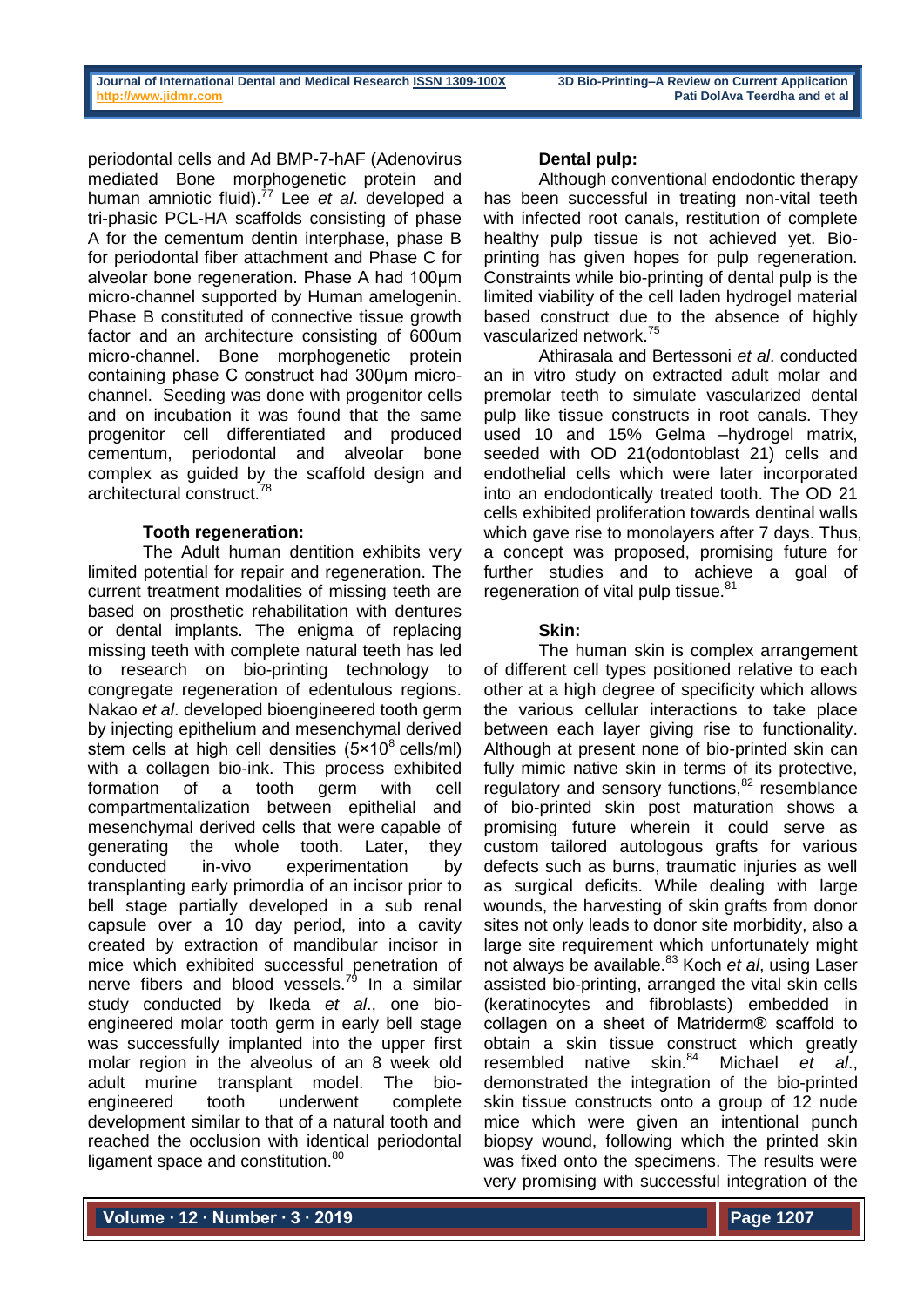printed skin graft with the surrounding connective tissue which greatly resembled the native skin tissue. $85$ 

Bio-inks used till date have their own drawbacks, future research should focus on fabrication of an ideal bio-ink by combining all the desirable properties of various existing biomaterials emerging as hybrid Bio-inks. Multimaterial hydrogels and hybrid bio-inks are now being used to combine the superior printability and cell interaction features of natural polymers with the mechanical strength of synthetic polymers.<sup>86</sup> PCL-polyethylene glycol and collagen/ chitosan and have been used in bone regeneration. Hydrogels incorporating interpenetrating complex networks of nanoparticles of gelatin, fibrinogen, hydroxyapatite and glycerol have the potential for developing bio-ink with enhanced printability properties along with high cell vitalities, structural integrity, and mechanical strength after the printing process.<sup>87</sup> To understand the behavior of the bio-ink and their construct post printing, 3D printing is now evolving into 4D Bio-printing. In the later, growth and shape transformation of the printed tissue constructs can be achieved in response to various stimuli such as temperature, light, humidity and magnetic fields. Thus by the recent advances, shape transformation in the bio- materials can be added as the fourth dimension to three dimensional Bio-printing.<sup>30</sup>

#### **Conclussion**

Bio-printing technology has seen immense development in the past two decades and its application in the regeneration of defects in oral and craniofacial region has shown promising results in animal trials. Prior to further research and its application to clinical and chairside treatments, specific Standardization protocols by regulatory and legal bodies regarding the Bioprinters, stem cell engineering are yet to be laid down. Bioprinting and bioink designing could be established as a field of scientific specialty in the future oriented towards craniofacial applications. This gives us hope of a future where autologous grafts and alloplastic materials will be replaced by Bioprinted products.

#### **References**

1. Munaz A, Vadivelu RK, St. John J, Barton M, Kamble H, Nguyen N-T. Three-dimensional printing of biological matters. Sci Adv Mater Devices 2016;1(1):1-17. doi: 10.1016/J.JSAM D.2016.04.001.

- 2. Tuan RS, Boland G, Tuli R. Adult mesenchymal stem cells and cell-based tissue engineering. Arthritis Res Ther 2003;5(1):32. doi: 10.1186/ar614.
- 3. Guillotin B, Souquet A, Catros S, *et al*. Laser assisted bioprinting of engineered tissue with high cell density and microscale organization. Biomater 2010;31(28):7250-7256. doi: 10.1016/j.biomaterials.2010.05.055.
- 4. Cui X, Breitenkamp K, Finn MG, Lotz M, D'Lima DD. Direct human cartilage repair using three-dimensional bioprinting technology. Tissue Eng Part A 2012;18(11-12):1304-1312. doi: 10.1089/ten.TEA.2011.0543.
- 5. Cui X, Breitenkamp K, Lotz M, D'Lima D. Synergistic action of fibroblast growth factor-2 and transforming growth factorbeta1 enhances bioprinted human neocartilage formation.<br>Biotechnol Bioeng 2012;109(9):2357-2368. doi: 2012;109(9):2357-2368. doi: 10.1002/bit.24488.
- 6. Cui X, Gao G, Qiu Y. Accelerated myotube formation using bioprinting technology for biosensor applications. Biotechnol Lett 2013;35(3):315-321. doi: 10.1007/s10529-012-1087-0.
- 7. Xu T, Jin J, Gregory C, Hickman JJ, Boland T. Inkjet printing of viable mammalian cells. Biomater 2005;26(1):93-99. doi: 10.1016/j.biomaterials.2004.04.011.
- 8. Pepper ME, Seshadri V, Burg TC, Burg KJL, Groff RE. Characterizing the effects of cell settling on bioprinter output. Biofabrication 2012;4(1):011001. doi: 10.1088/1758-5082/4/1/ 011001.
- 9. Vijayavenkataraman S, Fuh JYH, Lu WF. 3D Printing and 3D Bioprinting in Pediatrics. Bioeng (Basel, Switzerland) 2017;4(3). doi: 10.3390/bioengineering4030063.
- 10. Koch L, Kuhn S, Sorg H, *et al*. Laser printing of skin cells and human stem cells. Tissue Eng Part C Met 2010;16(5):847-854. doi: 10.1089/ten.TEC.2009.0397.
- 11. Mandrycky C, Wang Z, Kim K, Kim D-H. 3D bioprinting for engineering complex tissues. Biotechnol Adv 2016;34(4):422- 434. doi: 10.1016/j.biotechadv.2015.12.011.
- 12. Zein I, Hutmacher DW, Tan KC, Teoh SH. Fused deposition modeling of novel scaffold architectures for tissue engineering applications. Biomater 2002;23(4):1169-1185.
- 13. Khalil S, Sun W. Biopolymer deposition for freeform fabrication of hydrogel tissue constructs. Mater Sci Eng C 2007;27(3):469-478. doi: 10.1016/J.MSEC.2006.05.023.
- 14. Murphy S V, Atala A. 3D bioprinting of tissues and organs. Nat Biotechnol 2014;32(8):773-785. doi: 10.1038/nbt.2958.
- 15. Dai G, Lee V. Three-dimensional bioprinting and tissue fabrication: prospects for drug discovery and regenerative medicine. Adv Heal Care Technol 2015;1:23. doi: 10.2147/AHCT.S69191.
- 16. Ozbolat IT, Yin Yu Y. Bioprinting Toward Organ Fabrication: Challenges and Future Trends. IEEE Trans Biomed Eng 2013;60(3):691-699. doi: 10.1109/TBME.2013.2243912.
- 17. Xu T, Baicu C, Aho M, Zile M, Boland T. Fabrication and characterization of bio-engineered cardiac pseudo tissues. Biofabrication 2009;1(3):035001. doi: 10.1088/1758-5082/1/3 /035001.
- 18. Chang CC, Boland ED, Williams SK, Hoying JB. Direct-write bioprinting three-dimensional biohybrid systems for future regenerative therapies. J Biomed Mater Res B Appl Biomater 2011;98(1):160-170. doi: 10.1002/jbm.b.31831.
- 19. Keriquel V, Guillemot F, Arnault I, *et al*. In vivo bioprinting for computer- and robotic-assisted medical intervention: preliminary study in mice. Biofabrication 2010;2(1):014101. doi: 10.1088/1758-5082/2/1/014101.
- 20. Catros S, Guillotin B, Bačáková M, Fricain J-C, Guillemot F. Effect of laser energy, substrate film thickness and bioink viscosity on viability of endothelial cells printed by Laser-Assisted Bioprinting. Appl Surf Sci 2011;257(12):5142-5147. doi: 10.1016/J.APSUSC.2010.11.049.
- 21. Billiet T, Vandenhaute M, Schelfhout J, Van Vlierberghe S, Dubruel P. A review of trends and limitations in hydrogel-rapid prototyping for tissue engineering. Biomater 2012;33(26):6020-6041. doi: 10.1016/j.biomaterials.2012.04.0 50.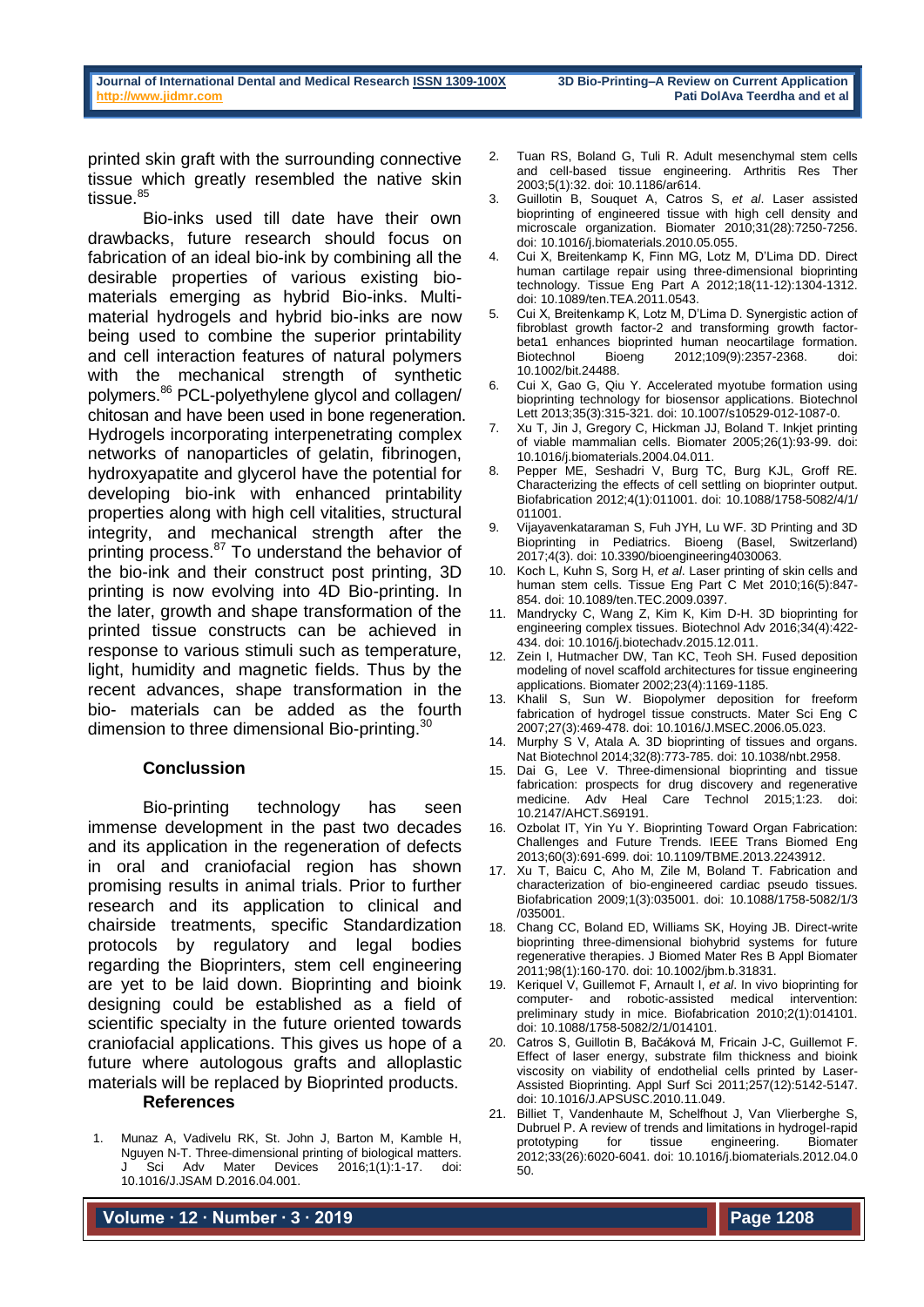- 22. Chang R, Emami K, Wu H, Sun W. Biofabrication of a threedimensional liver micro-organ as an in vitro drug metabolism model. Biofabrication 2010;2(4):045004. doi: 10.1088/1758- 5082/2/4/045004.
- 23. Huang TQ, Qu X, Liu J, Chen S. 3D printing of biomimetic microstructures for cancer cell migration. Biomed Microdevices 2014;16(1):127-132. doi: 10.1007/s10544-013- 9812-6.
- 24. Ker EDF, Nain AS, Weiss LE, *et al*. Bioprinting of growth factors onto aligned sub-micron fibrous scaffolds for simultaneous control of cell differentiation and alignment. Biomaterials 2011;32(32):8097-8107. doi: 10.1016/j.biomateri als.2011.07.025.
- 25. Nahmias Y, Schwartz RE, Verfaillie CM, Odde DJ. Laserguided direct writing for three-dimensional tissue engineering. Biotechnol Bioeng 2005;92(2):129-136. doi: 10.1002/bit.20585.
- 26. Ozbolat IT, Chen H, Yu Y. Development of 'Multi-arm Bioprinter' for hybrid biofabrication of tissue engineering constructs. Robot Comput Integr Manuf 2014;30(3):295-304. doi: 10.1016/j.rcim.2013.10.005.
- 27. Wang Z, Abdulla R, Parker B, Samanipour R, Ghosh S, Kim K. A simple and high-resolution stereolithography-based 3D bioprinting system using visible light crosslinkable bioinks. Biofabrication 2015;7(4):045009. doi: 10.1088/1758-5090/7/4/ 045009
- 28. Xu C, Chai W, Huang Y, Markwald RR. Scaffold-free inkjet printing of three-dimensional zigzag cellular tubes. Biotechnol Bioeng 2012;109(12):3152-3160. doi: 10.1002/bit.24591.
- 29. Hospodiuk M, Dey M, Sosnoski D, Ozbolat IT. The bioink: A comprehensive review on bioprintable materials. Biotechnol Adv. 2017;35(2):217-239. doi: 10.1016/j.biotechadv.2016.1 2.006.
- 30. Ji S, Guvendiren M. Recent Advances in Bioink Design for 3D Bioprinting of Tissues and Organs. Front Bioeng Biotechnol 2017;5:23. doi: 10.3389/fbioe.2017.00023.
- 31. Derakhshanfar S, Mbeleck R, Xu K, Zhang X, Zhong W, Xing M. 3D bioprinting for biomedical devices and tissue engineering: A review of recent trends and advances. Bioact Mater 2018;3(2):144-156. doi: 10.1016/J.BIOACTMAT.201 7.11.008.
- 32. Ozbolat IT. Scaffold-Based or Scaffold-Free Bioprinting: Competing or Complementing Approaches? J Nanotechnol Eng Med 2015;6(2):024701. doi: 10.1115/1.4030414.
- 33. Gilpin A, Yang Y. Decellularization Strategies for Regenerative Medicine: From Processing Techniques to Applications. Biomed Res Int 2017;2017:1-13. doi: 10.1155/2017/9831534.
- 34. Li J, Chen M, Fan X, Zhou H. Recent advances in bioprinting techniques: approaches, applications and future prospects. J Transl Med 2016;14:271. doi: 10.1186/s12967-016-1028-0.
- 35. Leberfinger AN, Ravnic DJ, Dhawan A, Ozbolat IT. Concise Review: Bioprinting of Stem Cells for Transplantable Tissue Fabrication. Stem Cells Transl Med 2017;6(10):1940-1948. doi: 10.1002/sctm.17-0148.
- 36. Polo-Corrales L, Latorre-Esteves M, Ramirez-Vick JE. Scaffold design for bone regeneration. J Nanosci Nanotechnol 2014;14(1):15-56.
- 37. Mironov V, Prestwich G, Forgacs G. Bioprinting living structures. J Mater Chem 2007;17(20):2054. doi: 10.1039/b61 7903g.
- 38. Nguyen DG, Funk J, Robbins JB, *et al*. Bioprinted 3D Primary Liver Tissues Allow Assessment of Organ-Level Response to Clinical Drug Induced Toxicity In Vitro. PLoS One. 2016;11(7):e0158674. doi: 10.1371/journal.pone.0158674.
- 39. Choudhury D, Tun HW, Wang T, Naing MW. Organ-Derived Decellularized Extracellular Matrix: A Game Changer for Bioink Manufacturing? Trends Biotechnol 2018;36(8):787-805. doi: 10.1016/j.tibtech.2018.03.003.
- 40. Duarte Campos DF, Blaeser A, Weber M, *et al*. Threedimensional printing of stem cell-laden hydrogels submerged in a hydrophobic high-density fluid. Biofabrication 2012;5(1):015003. doi: 10.1088/1758-5082/5/1/015003.
- 41. Duarte Campos DF, Blaeser A, Korsten A, *et al*. The stiffness and structure of three-dimensional printed hydrogels direct the differentiation of mesenchymal stromal cells toward adipogenic and osteogenic lineages. Tissue Eng Part A 2015;21(3-4):740-756. doi: 10.1089/ten.TEA.2014.0231.
- 42. Wüst S, Godla ME, Müller R, Hofmann S. Tunable hydrogel composite with two-step processing in combination with innovative hardware upgrade for cell-based three-dimensional bioprinting. Acta Biomater 2014;10(2):630-640. doi: 10.101 6/j.actbio.2013.10.016.
- 43. Park JY, Choi J-C, Shim J-H, *et al*. A comparative study on collagen type I and hyaluronic acid dependent cell behavior for osteochondral tissue bioprinting. Biofabrication 2014;6(3):035004. doi: 10.1088/1758-5082/6/3/035004.
- 44. Skardal A, Mack D, Kapetanovic E, *et al*. Bioprinted amniotic fluid-derived stem cells accelerate healing of large skin wounds. Stem Cells Transl Med 2012;1(11):792-802. doi: 10.5966 /sctm.2012-0088.
- 45. Schiele NR, Chrisey DB, Corr DT. Gelatin-based laser directwrite technique for the precise spatial patterning of cells. Tissue Eng Part C Met 2011;17(3):289-298. doi: 10.1089/ten.TEC.2010.0442.
- 46. Fan R, Piou M, Darling E, Cormier D, Sun J, Wan J. Bioprinting cell-laden Matrigel–agarose constructs. J Biomater Appl 2016;31(5):684-692. doi: 10.1177/0885328216669238.
- 47. Gurkan UA, El Assal R, Yildiz SE, *et al*. Engineering Anisotropic Biomimetic Fibrocartilage Microenvironment by Bioprinting Mesenchymal Stem Cells in Nanoliter Gel Droplets. Mol Pharm 2014;11(7):2151-2159. doi: 10.1021/mp400573g.
- Gao G, Yonezawa T, Hubbell K, Dai G, Cui X. Inkjetbioprinted acrylated peptides and PEG hydrogel with human mesenchymal stem cells promote robust bone and cartilage formation with minimal printhead clogging. Biotechnol J 2015;10(10):1568-1577. doi: 10.1002/biot.201400635.
- 49. Grayson WL, Fröhlich M, Yeager K, *et al*. Engineering anatomically shaped human bone grafts. Proc Natl Acad Sci U S A 2010;107(8):3299-3304. doi: 10.1073/pnas.0905439106.
- 50. Alan H, Unlu G. Graft materials used in oral and maxillofacial surgery. J Int Dent Med Res 2011;4(3):150-154.
- 51. Adepu S, Dhiman N, Laha A, Sharma CS, Ramakrishna S, Khandelwal M. Three-dimensional bioprinting for bone tissue regeneration. Curr Opin Biomed Eng 2017;2:22-28. doi: 10.1016/j.cobme.2017.03.005.
- 52. Rosser J, Thomas DJ. Bioreactor processes for maturation of 3D bioprinted tissue. 3D Bioprinting Reconstr Surg January 2018:191-215. doi: 10.1016/B978-0-08-101103-4.00010-7.
- 53. Kang H-W, Lee SJ, Ko IK, Kengla C, Yoo JJ, Atala A. A 3D bioprinting system to produce human-scale tissue constructs with structural integrity. Nat Biotechnol 2016;34(3):312-319. doi: 10.1038/nbt.3413.
- 54. Herberg S, Kondrikova G, Periyasamy-Thandavan S, *et al*. Inkjet-based biopatterning of SDF-1β augments BMP-2 induced repair of critical size calvarial bone defects in mice. Bone 2014;67:95-103. doi: 10.1016/j.bone.2014.07.007.
- 55. Das S, Pati F, Choi Y-J, *et al*. Bioprintable, cell-laden silk fibroin–gelatin hydrogel supporting multilineage differentiation of stem cells for fabrication of three-dimensional tissue constructs. Acta Biomater 2015;11:233-246. doi: 10.1016/j.act bio.2014.09.023.
- 56. Raja N, Yun H. A simultaneous 3D printing process for the fabrication of bioceramic and cell-laden hydrogel core/shell scaffolds with potential application in bone tissue regeneration. J Mater Chem B 2016;4(27):4707-4716. doi: 10.1039/C6T B00849F.
- Loozen LD, Wegman F, Öner FC, Dhert WJA, Alblas J. Porous bioprinted constructs in BMP-2 non-viral gene therapy<br>for shone tissue engineering J. Mater Chem B. for bone tissue engineering. J Mater 2013;1(48):6619. doi: 10.1039/c3tb21093f.
- Norotte C, Marga FS, Niklason LE, Forgacs G. Scaffold-free vascular tissue engineering using bioprinting. Biomaterials 2009;30(30):5910-5917. doi: 10.1016/j.biomaterials.2009.06.0 34.